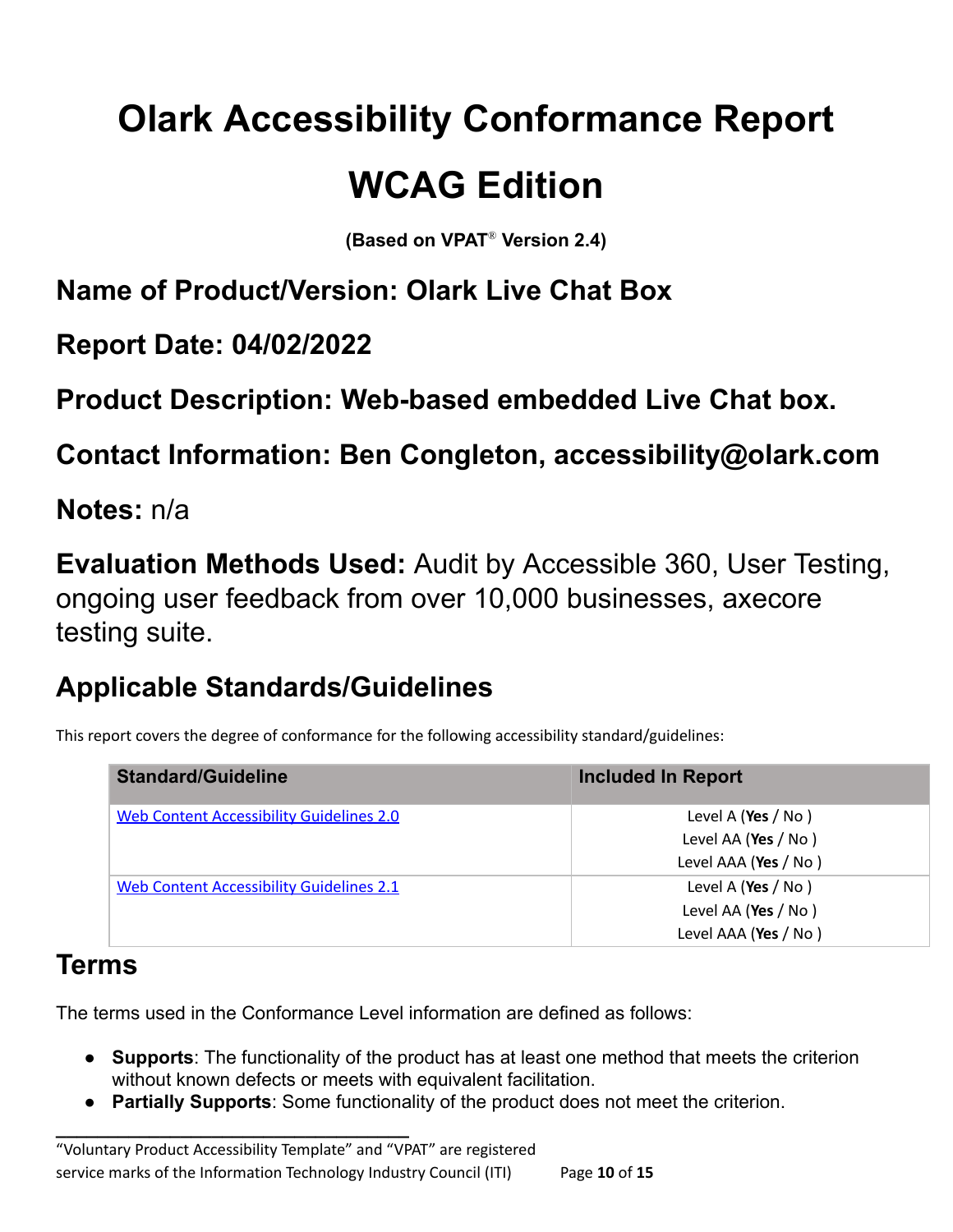- **Does Not Support**: The majority of product functionality does not meet the criterion.
- **Not Applicable**: The criterion is not relevant to the product.
- **Not Evaluated**: The product has not been evaluated against the criterion. This can be used only in WCAG 2.0 Level AAA.

## **WCAG 2.x Report**

Note: When reporting on conformance with the WCAG 2.x Success Criteria, they are scoped for full pages, complete processes, and accessibility-supported ways of using technology as documented in the [WCAG 2.0 Conformance Requirements.](https://www.w3.org/TR/WCAG20/#conformance-reqs)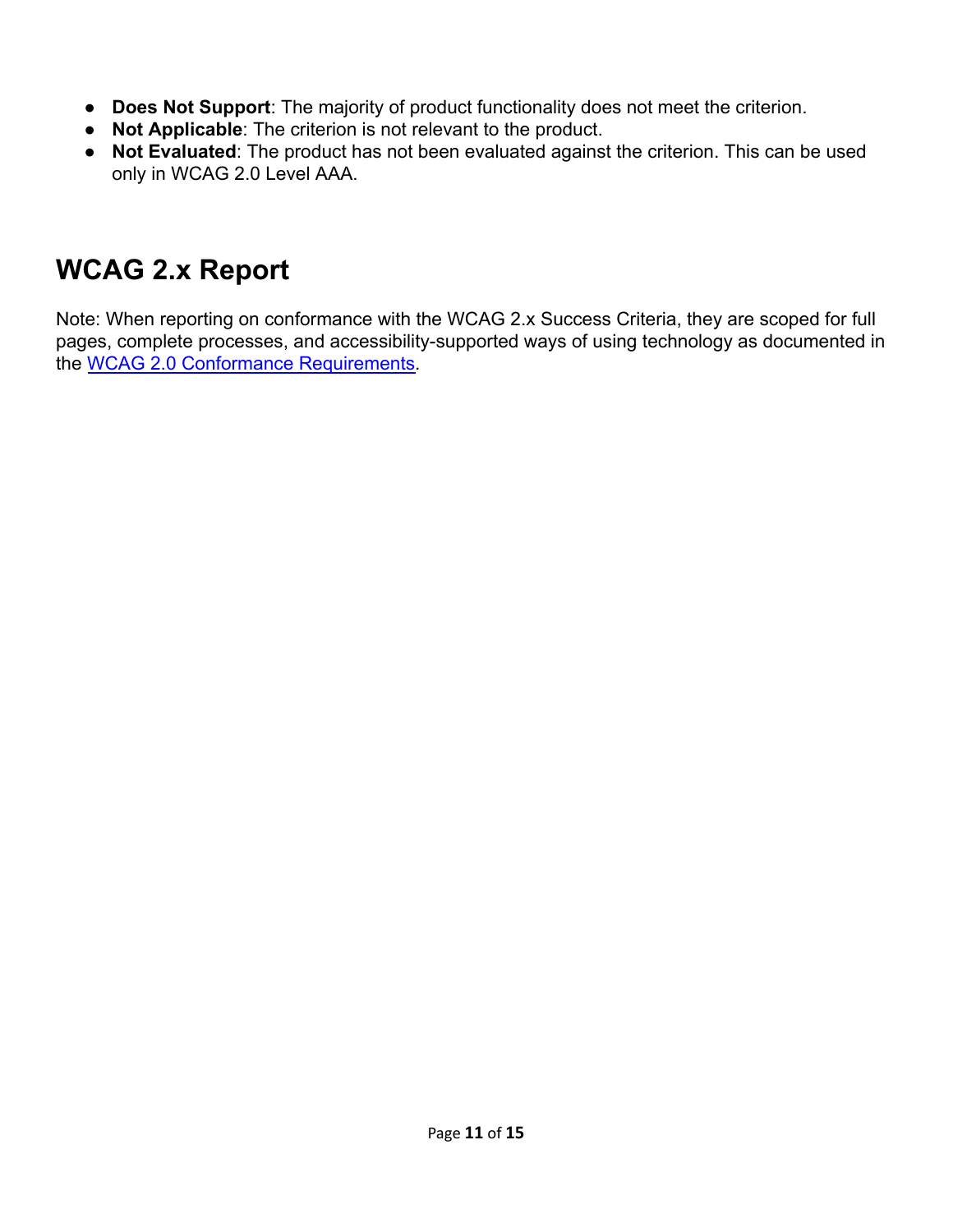### **Table 1: Success Criteria, Level A**

Notes:

| <b>Criteria</b>                                                          | <b>Conformance</b><br>Level | <b>Remarks and Explanation</b>                                                                 |
|--------------------------------------------------------------------------|-----------------------------|------------------------------------------------------------------------------------------------|
| 1.1.1 Non-text Content (Level A)                                         | Supports                    | Images are accompanied by<br>alternative text by default                                       |
| 1.2.1 Audio-only and Video-only (Prerecorded) (Level A)                  | N/A                         | This criteria does not apply to any<br>Olark Chatbox functionality                             |
| 1.2.2 Captions (Prerecorded) (Level A)                                   | N/A                         | This criteria does not apply to any<br>Olark Chatbox functionality                             |
| 1.2.3 Audio Description or Media Alternative (Prerecorded) (Level A) N/A |                             | This criteria does not apply to any<br>Olark Chatbox functionality                             |
| 1.3.1 Info and Relationships (Level A)                                   | Supports                    | Olark is primarily text based and<br>support keyboard navigation.                              |
| 1.3.2 Meaningful Sequence (Level A)                                      | <b>Supports</b>             |                                                                                                |
| 1.3.3 Sensory Characteristics (Level A)                                  | Supports                    | When icons are used as part of the<br>interface they have alternative text                     |
| 1.4.1 Use of Color (Level A)                                             | <b>Supports</b>             | Buttons or links with color also have<br>text labels. Color is not required for<br>sensemaking |
| 1.4.2 Audio Control (Level A)                                            | N/A                         | This criteria does not apply to any<br>Olark Chatbox functionality                             |
| 2.1.1 Keyboard (Level A)                                                 | Supports                    | All functionality is accessible using<br>the keyboard.                                         |
| 2.1.2 No Keyboard Trap (Level A)                                         | Supports                    |                                                                                                |
| 2.1.4 Character Key Shortcuts (Level A 2.1 only)                         | N/A                         |                                                                                                |
| 2.2.1 Timing Adjustable (Level A)                                        | N/A                         |                                                                                                |
| 2.2.2 Pause, Stop, Hide (Level A)                                        | Supports                    | Conversation in Olark can be hidden<br>and ended to prevent auto-update.                       |
| 2.3.1 Three Flashes or Below Threshold (Level A)                         | N/A                         |                                                                                                |
| 2.4.1 Bypass Blocks (Level A)                                            | N/A                         |                                                                                                |
| 2.4.2 Page Titled (Level A)                                              | N/A                         | This criteria does not apply to any<br>Olark Chatbox functionality                             |
| 2.4.3 Focus Order (Level A)                                              | Supports                    |                                                                                                |
| 2.4.4 Link Purpose (In Context) (Level A)                                | Supports                    |                                                                                                |
| 2.5.1 Pointer Gestures (Level A 2.1 only)                                | N/A                         |                                                                                                |
| 2.5.2 Pointer Cancellation (Level A 2.1 only)                            | N/A                         |                                                                                                |
| 2.5.3 Label in Name (Level A 2.1 only)                                   | Supports                    |                                                                                                |
| 2.5.4 Motion Actuation (Level A 2.1 only)                                | N/A                         |                                                                                                |
| 3.1.1 Language of Page (Level A)                                         | <b>Supports</b>             |                                                                                                |
| 3.2.1 On Focus (Level A)                                                 | <b>Supports</b>             |                                                                                                |
| 3.2.2 On Input (Level A)                                                 | Supports                    |                                                                                                |
| 3.3.1 Error Identification (Level A)                                     | <b>Supports</b>             |                                                                                                |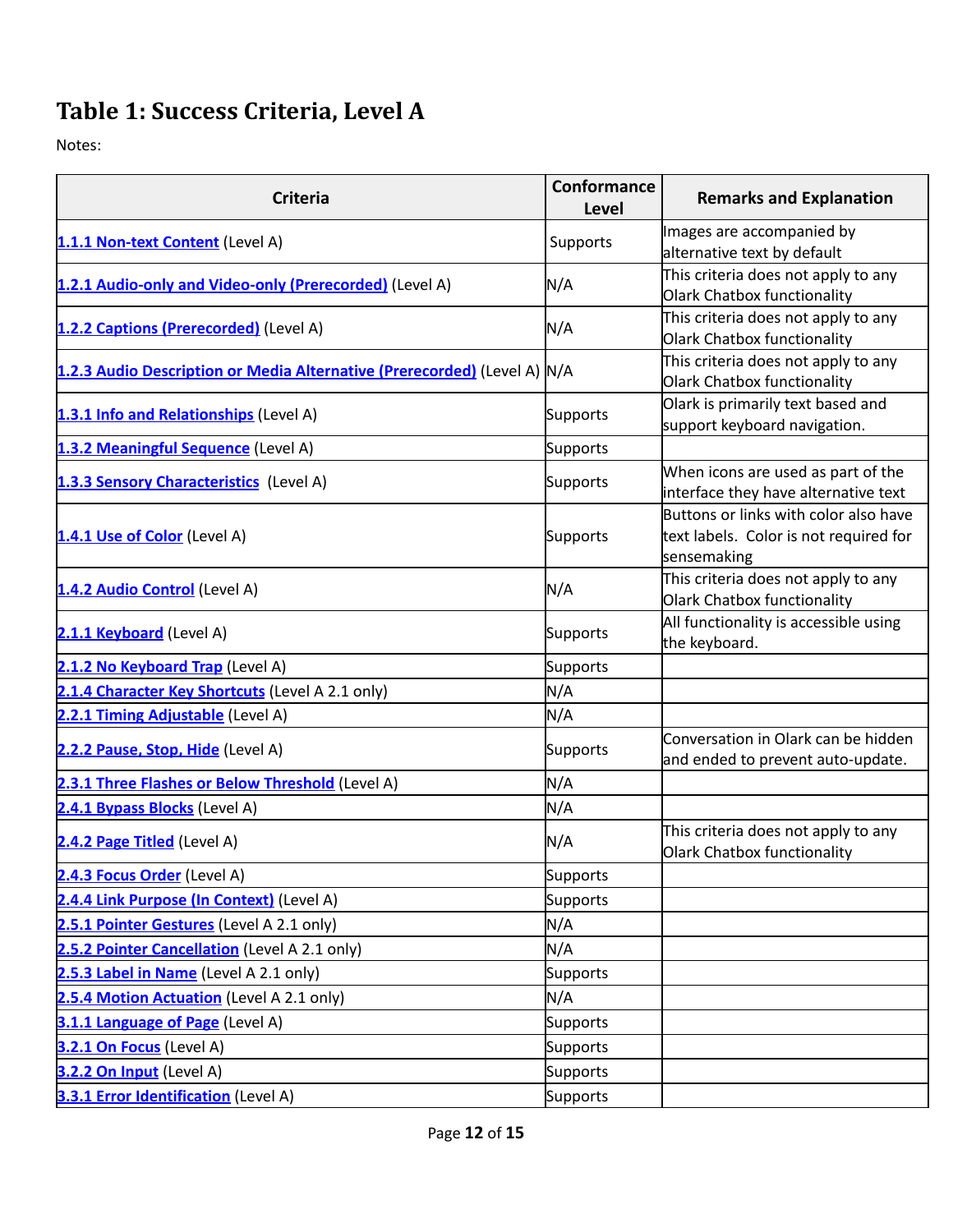| <b>3.3.2 Labels or Instructions (Level A)</b> | Supports |  |
|-----------------------------------------------|----------|--|
| 4.1.1 Parsing (Level A)                       | Supports |  |
| 4.1.2 Name, Role, Value (Level A)             | Supports |  |

#### **Table 2: Success Criteria, Level AA**

Notes:

| <b>Criteria</b>                                            | <b>Conformance</b><br><b>Level</b> | <b>Remarks and Explanation</b>                                                                 |
|------------------------------------------------------------|------------------------------------|------------------------------------------------------------------------------------------------|
| 1.2.4 Captions (Live) (Level AA)                           | N/A                                | This criteria does not apply to any<br>Olark Chatbox functionality                             |
| 1.2.5 Audio Description (Prerecorded) (Level AA)           | N/A                                | This criteria does not apply to any<br>Olark Chatbox functionality                             |
| 1.3.4 Orientation (Level AA 2.1 only)                      | Supports                           |                                                                                                |
| 1.3.5 Identify Input Purpose (Level AA 2.1 only)           | <b>Supports</b>                    |                                                                                                |
| 1.4.3 Contrast (Minimum) (Level AA)                        | Supports                           | Colors used inside of Olark Chatbox<br>default to high contrast and can be<br>customized       |
| 1.4.4 Resize text (Level AA)                               | <b>Supports</b>                    |                                                                                                |
| 1.4.5 Images of Text (Level AA)                            | Supports                           |                                                                                                |
| 1.4.10 Reflow (Level AA 2.1 only)                          | Supports                           |                                                                                                |
| 1.4.11 Non-text Contrast (Level AA 2.1 only)               | <b>Supports</b>                    |                                                                                                |
| 1.4.12 Text Spacing (Level AA 2.1 only)                    | <b>Supports</b>                    | To limit the amount of screenspace<br>used by the Olark chat widget, by<br>default we condense |
| 1.4.13 Content on Hover or Focus (Level AA 2.1 only)       | N/A                                | This criteria does not apply to any<br>Olark Chatbox functionality                             |
| 2.4.5 Multiple Ways (Level AA)                             | <b>Supports</b>                    |                                                                                                |
| 2.4.6 Headings and Labels (Level AA)                       | Supports                           |                                                                                                |
| 2.4.7 Focus Visible (Level AA)                             | Supports                           |                                                                                                |
| 3.1.2 Language of Parts (Level AA)                         | <b>Supports</b>                    |                                                                                                |
| 3.2.3 Consistent Navigation (Level AA)                     | <b>Supports</b>                    |                                                                                                |
| 3.2.4 Consistent Identification (Level AA)                 | <b>Supports</b>                    |                                                                                                |
| 3.3.3 Error Suggestion (Level AA)                          | <b>Supports</b>                    |                                                                                                |
| 3.3.4 Error Prevention (Legal, Financial, Data) (Level AA) | N/A                                | This criteria does not apply to any<br>Olark Chatbox functionality                             |
| 4.1.3 Status Messages (Level AA 2.1 only)                  | <b>Supports</b>                    | ARIA Labels are used on status<br>messages.                                                    |

#### **Table 3: Success Criteria, Level AAA**

Notes: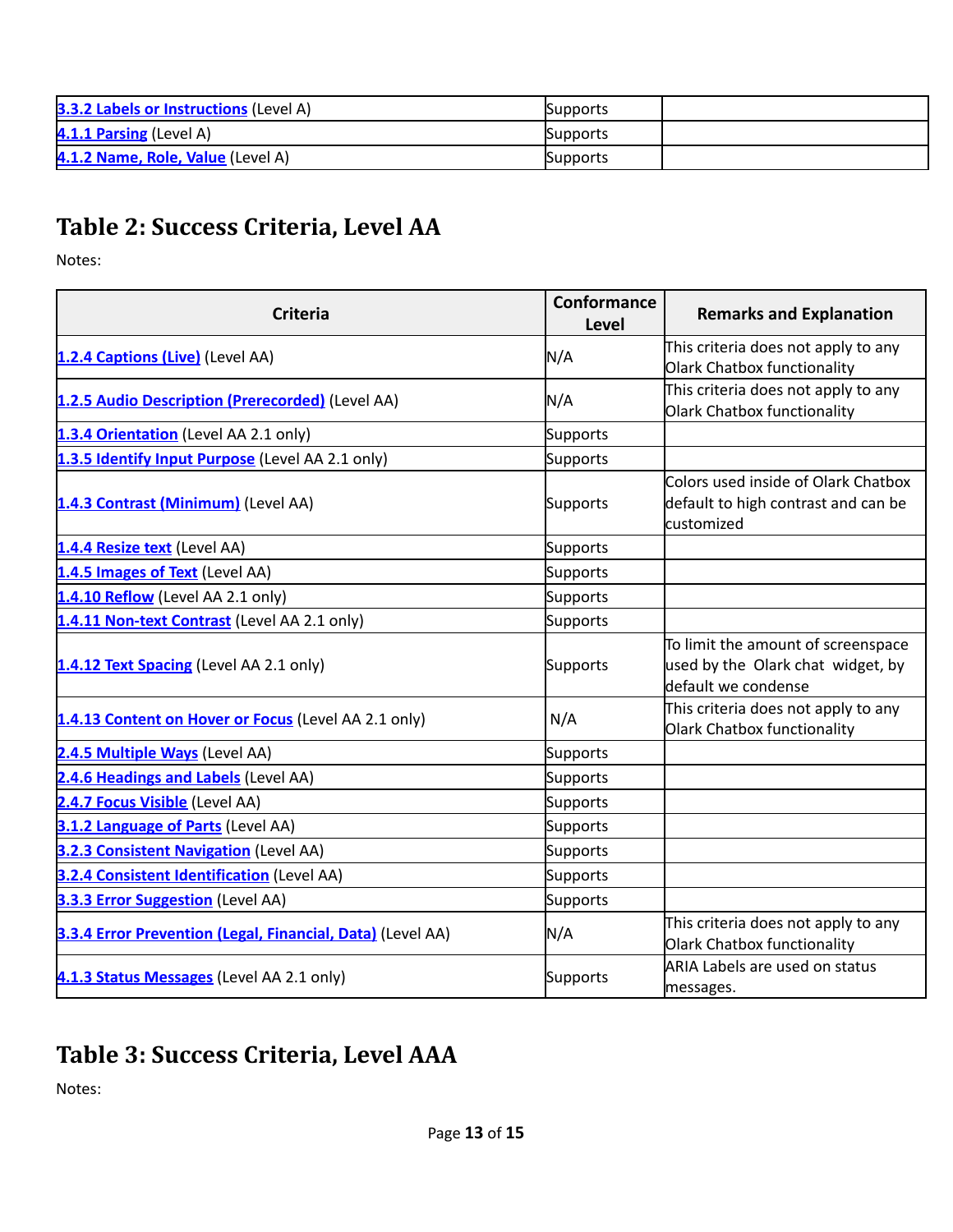| <b>Criteria</b>                                            | <b>Conformance Level</b>  | <b>Remarks and</b><br><b>Explanation</b>                                                  |
|------------------------------------------------------------|---------------------------|-------------------------------------------------------------------------------------------|
| 1.2.6 Sign Language (Prerecorded) (Level AAA)              | N/A                       | This criteria does not<br>apply to any Olark<br>Chatbox functionality                     |
| 1.2.7 Extended Audio Description (Prerecorded) (Level AAA) | N/A                       | This criteria does not<br>apply to any Olark<br>Chatbox functionality                     |
| 1.2.8 Media Alternative (Prerecorded) (Level AAA)          | N/A                       | This criteria does not<br>apply to any Olark<br>Chatbox functionality                     |
| 1.2.9 Audio-only (Live) (Level AAA)                        | N/A                       | This criteria does not<br>apply to any Olark<br>Chatbox functionality                     |
| 1.3.6 Identify Purpose (Level AAA 2.1 only)                |                           |                                                                                           |
| 1.4.6 Contrast (Enhanced) (Level AAA)                      |                           |                                                                                           |
| 1.4.7 Low or No Background Audio (Level AAA)               | N/A                       | This criteria does not<br>apply to any Olark<br>Chatbox functionality                     |
| 1.4.8 Visual Presentation (Level AAA)                      |                           |                                                                                           |
| 1.4.9 Images of Text (No Exception) (Level AAA)            | <b>Supports</b>           |                                                                                           |
| 2.1.3 Keyboard (No Exception) (Level AAA)                  | <b>Supports</b>           |                                                                                           |
| 2.2.3 No Timing (Level AAA)                                | <b>Partially Supports</b> | Delays between chat<br>messages of over X<br>minutes may cause the<br>session to timeout. |
| 2.2.4 Interruptions (Level AAA)                            | <b>Partially Supports</b> |                                                                                           |
| 2.2.5 Re-authenticating (Level AAA)                        | N/A                       | This criteria does not<br>apply to any Olark<br>Chatbox functionality                     |
| 2.2.6 Timeouts (Level AAA 2.1 only)                        | Does Not Support          | Olark sessions currently<br>time out in under 20<br>hours.                                |
| 2.3.2 Three Flashes (Level AAA)                            | <b>Supports</b>           |                                                                                           |
| 2.3.3 Animation from Interactions (Level AAA 2.1 only)     | Does Not Support          | We have animations<br>without specific media<br>queries to disable them.                  |
| 2.4.8 Location (Level AAA)                                 | N/A                       | This criteria does not<br>apply to any Olark<br>Chatbox functionality                     |
| 2.4.9 Link Purpose (Link Only) (Level AAA)                 | Supports                  |                                                                                           |
| 2.4.10 Section Headings (Level AAA)                        | <b>Supports</b>           |                                                                                           |
| 2.5.5 Target Size (Level AAA 2.1 only)                     | <b>Partially Supports</b> |                                                                                           |
| 2.5.6 Concurrent Input Mechanisms (Level AAA 2.1 only)     | <b>Supports</b>           |                                                                                           |